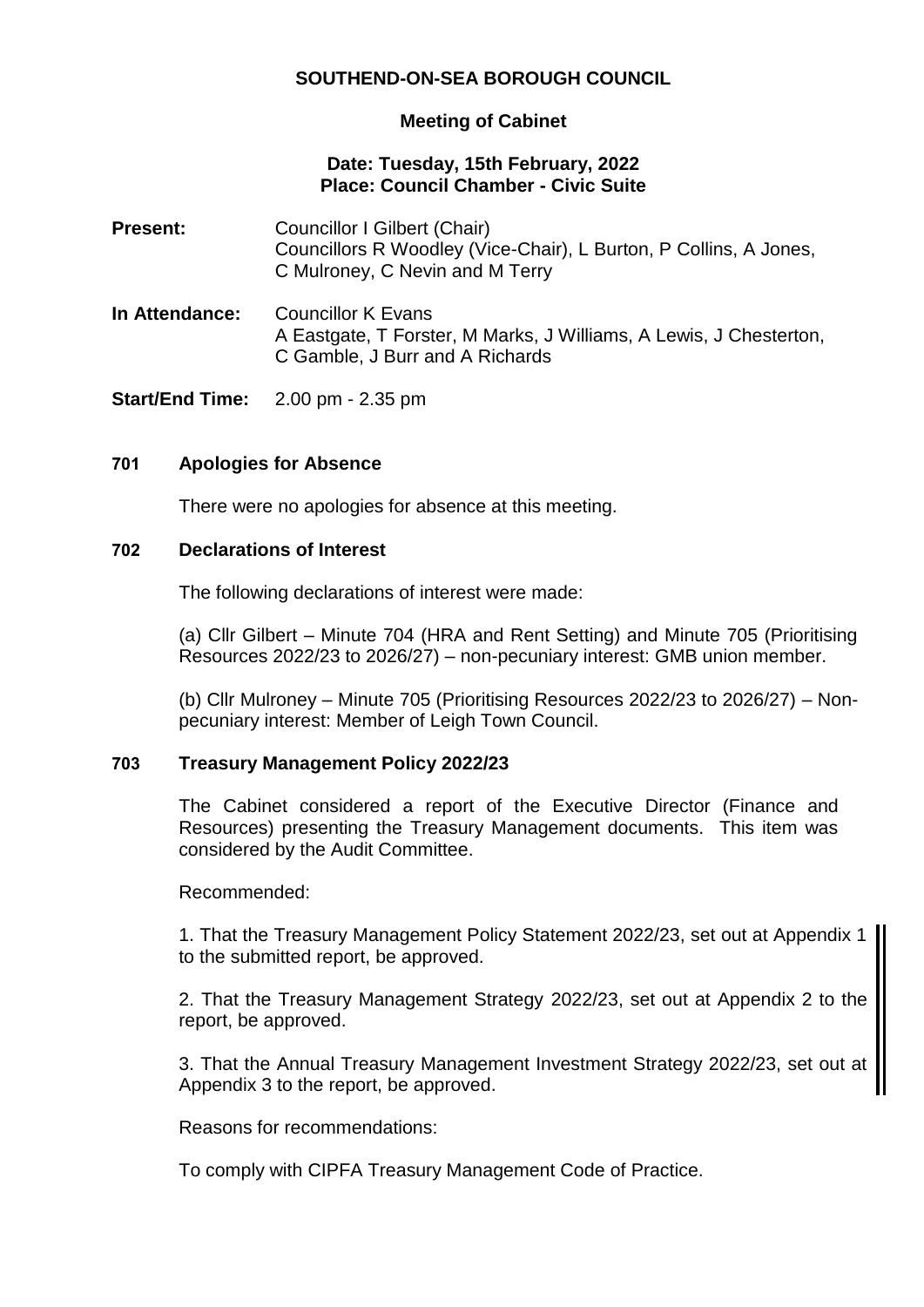Other options:

There are many options available for the operation of the Treasury Management function, with varying degrees of risk associated with them. The Treasury Management Policy set out in the report aims to effectively control risk to within a prudent level, whilst providing optimum performance consistent with that level of risk.

Note: This is a Council Budget Function, not eligible for call in by virtue of Budget and Policy Framework Procedure Rule 1.1(b). Cabinet Member: Cllr Collins

# **704 Housing Revenue Account (HRA) Budget and Rent Setting Report 2022/23**

The Cabinet considered a report of the Executive Director (Finance and Resources) and Executive Director (Housing & Growth) setting out the Housing Revenue Account (HRA) budget and Rent Setting for 2022/23, together with the information necessary to set a balanced budget as required by legislation. This item was considered by the Policy and Resources Scrutiny Committee.

Recommended:

1. That an average rent increase of 4.10% on all tenancies, be approved.

2. That an average rent increase of 4.10% on shared ownership properties, be approved.

3. That an increase of 4.10% for garage rents to £12.70 per week for tenants and £15.24 for non-tenants (being £12.70 plus VAT), a rise consistent with the proposal for the main rent increase (all variants on a standard garage will receive a proportionate increase), be approved.

4. That the South Essex Homes core management fee at £6,648,000 for 2022/23, be approved.

5. That the South Essex Homes proposals for average increases of 10.88% in service charges, be approved.

6. That the South Essex Homes proposals for an average 16.95% reduction in heating charges for sheltered housing tenants and an average 4.42% increase in heating charges for hostel tenants to reflect the actual costs incurred, be approved.

7. That the following appropriations, be approved:

- £60,000 to the Repairs Contract Pensions Reserve.
- £2,978,000 to the Capital Investment Reserve.
- £8,309,000 from the Capital Investment Reserve.

8. That, subject to resolutions 1 through to 7 above, the HRA budget for 2022/23, as set out in Appendix 1 to the submitted report, be approved.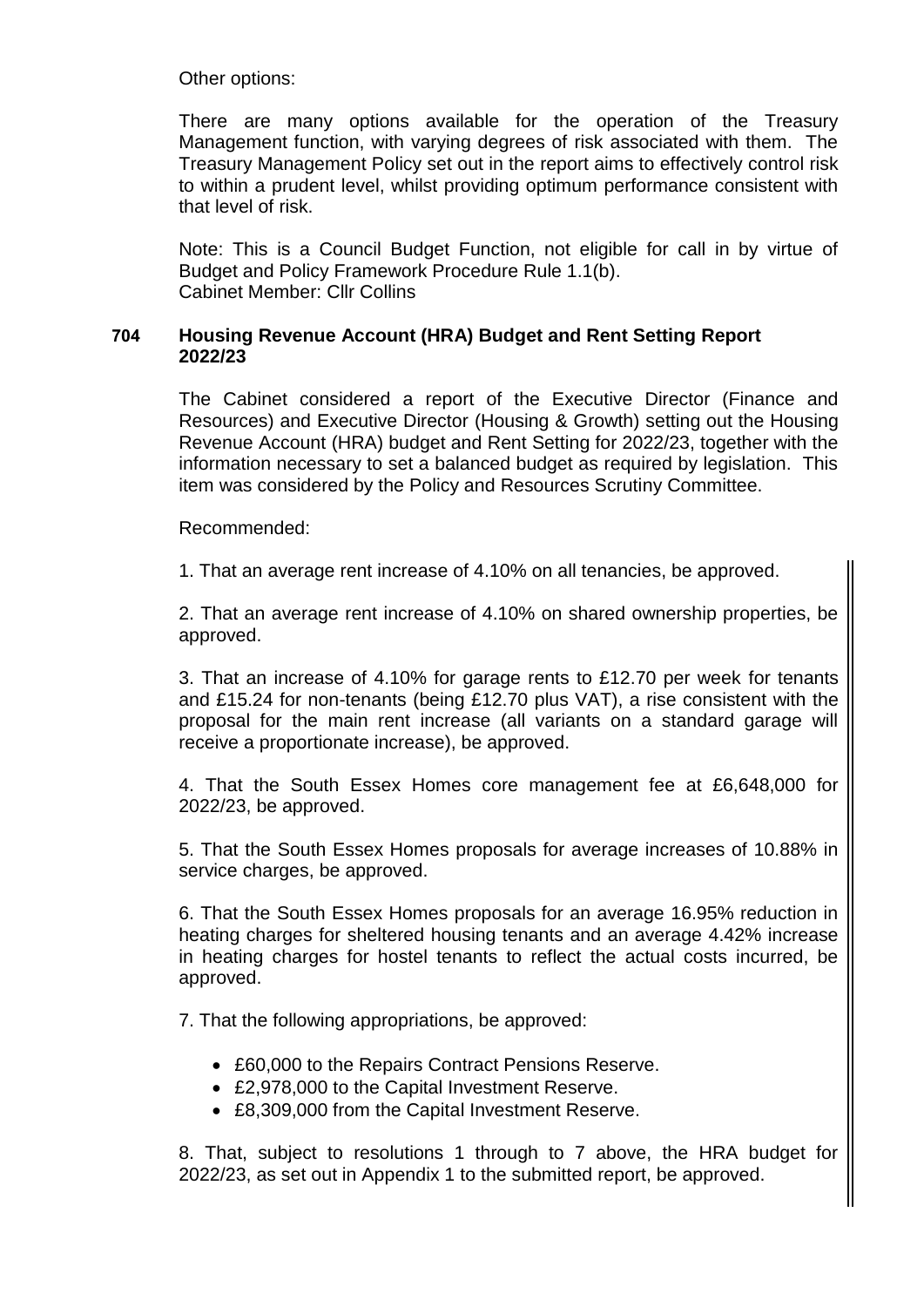9. That the value of the Council's capital allowance for 2022/23 be declared as £76,915,000 as determined in accordance with regulation 16 of the Local Authorities (Capital Finance and Accounting) (England) Regulations.

#### Reasons for Recommendations

Part of the process of maintaining a balanced budget for the HRA is to undertake an annual rent review and assessment of other service and facilities charges. Full Council will need to approve the HRA budget and any changes to rent and other services prior to the start of the financial year.

## Other Options

There are other options available to Councillors in relation to the proposed rent and other services and facilities increases.

Note: This is a Council Budget Function, not eligible for call-in by virtue of Budget and Policy Framework Procedure Rule 1.1(b) Cabinet Member: Cllr Gilbert and Cllr Jones

# **705 Prioritising Resources to Deliver Better Outcomes - 2022/23 to 2026/27**

The Cabinet considered a report of the Executive Director (Finance and Resources) presenting the General Fund Revenue Budget for 2022/23. This item was considered by all three Scrutiny Committees.

#### Recommended:

1. That the Financial Sustainability Strategy 2022 – 2032, set out at Appendix 1 to the submitted report, be approved.

2. That the the Medium Term Financial Strategy for 2022/23 – 2026/27, set out at Appendix 2 to the report, and the resulting Medium Term Financial Forecast and estimated Earmarked Reserves Balances up to 2026/27 (Annexes 1 and 2 to Appendix 2 to the report), be approved and that any final minor changes/updates of this Strategy as required, be delegated to the Executive Director (Finance & Resources).

3. That the Section 151 Officer's statement on the robustness of the proposed budget, the adequacy of the Council's reserves and the Council's Reserves Strategy (Appendix 3 to the report), be noted.

4.. That the appropriation of the sums to earmarked reserves totalling £2.675M (Appendix 4 to the report), be approved.

5. That the appropriation of the sums from earmarked reserves totalling £4.988M, which includes £2.500M that was previously approved to support the budget in 2021/22 and is now requested to be used to support the estimated budget gap for 2022/23 instead (Appendix 4 to the report), be approved.

6. That a General Fund Budget Requirement for 2022/23 of £140.288M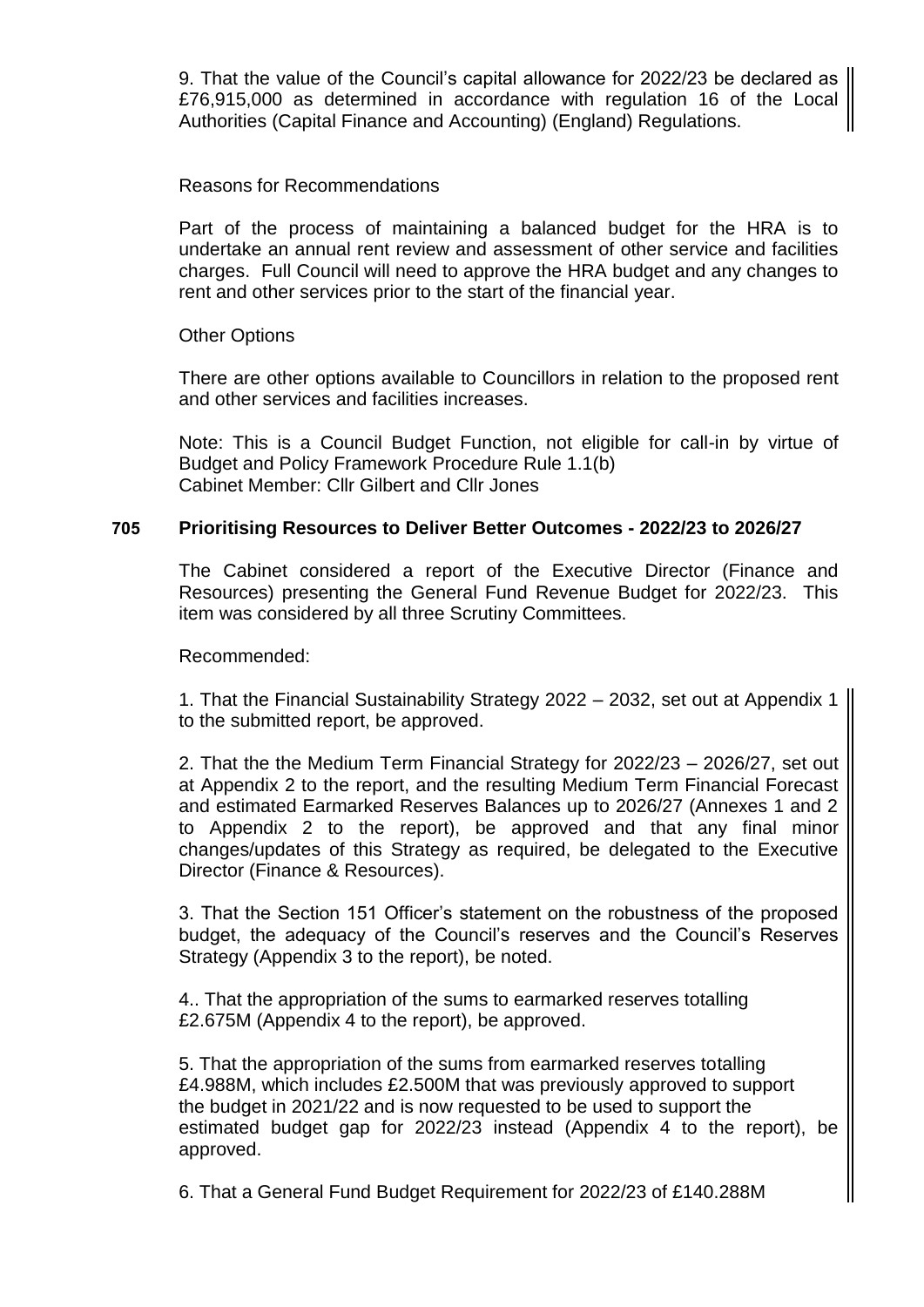and Council Tax Requirement of £91.844M (Appendix 5 to the report), be approved.

7. That it be noted that the 2022/23 revenue budget has been prepared based on using £1.500 million from accumulated Collection Fund surpluses for the core budget to allow for a smoothing of the budget gap across the next four financial years.

8. That a Council Tax increase of 3.99% for the Southend-on-Sea element of the Council Tax for 2022/23, being 1.99% for general use and 2.00% for Adult Social Care, be approved.

9. That it be noted that the position of the Council's preceptors has been determined as follows:

- Essex Police proposed Council Tax increase of 4.79%
- Essex Fire & Rescue Services proposed Council Tax increase of 1.95%
- Leigh-on-Sea Town Council proposed Council Tax increase of 0.71%

10. That no Special Expenses be charged other than Leigh-on-Sea Town Council precept for 2022/23.

11. That the proposed General Fund revenue budget investment of £13.422M (Appendix 6 to the report), be approved.

12. That the proposed General Fund revenue budget savings and income generation initiatives for 2022/23 of £4.837M (Appendix 7 to the report), be approved.

13. That the proposed future outline Budget Transformation Programme 2023/24 – 2026/27 (Appendix 8 to the report), be approved.

14. That the proposed range of fees and charges for 2022/23 (Appendix 9 to the report), be approved.

15. That the Dedicated Schools Grant budget and its relevant distribution as recommended by the Education Board (Appendix 10 to the report), be approved.

16. That the Capital Investment Strategy for 2022/23 to 2026/27 (Appendix 11 to the report) and the Capital Investment Policy (Annex 1 to Appendix 11), be approved.

17. That the proposed new schemes and additions to the Capital Investment Programme for the period 2022/23 to 2026/27 totalling £12.6M for the General Fund (Appendix 12 to the report), be approved.

18. That the new schemes subject to viable business cases totalling £33.9M (£15.5M for the General Fund and £18.4M for the Housing Revenue Account) (Appendix 12 to the report), be approved.

19. That the proposed changes to the current Capital Investment Programme (Appendix 13 to the report), be approved.